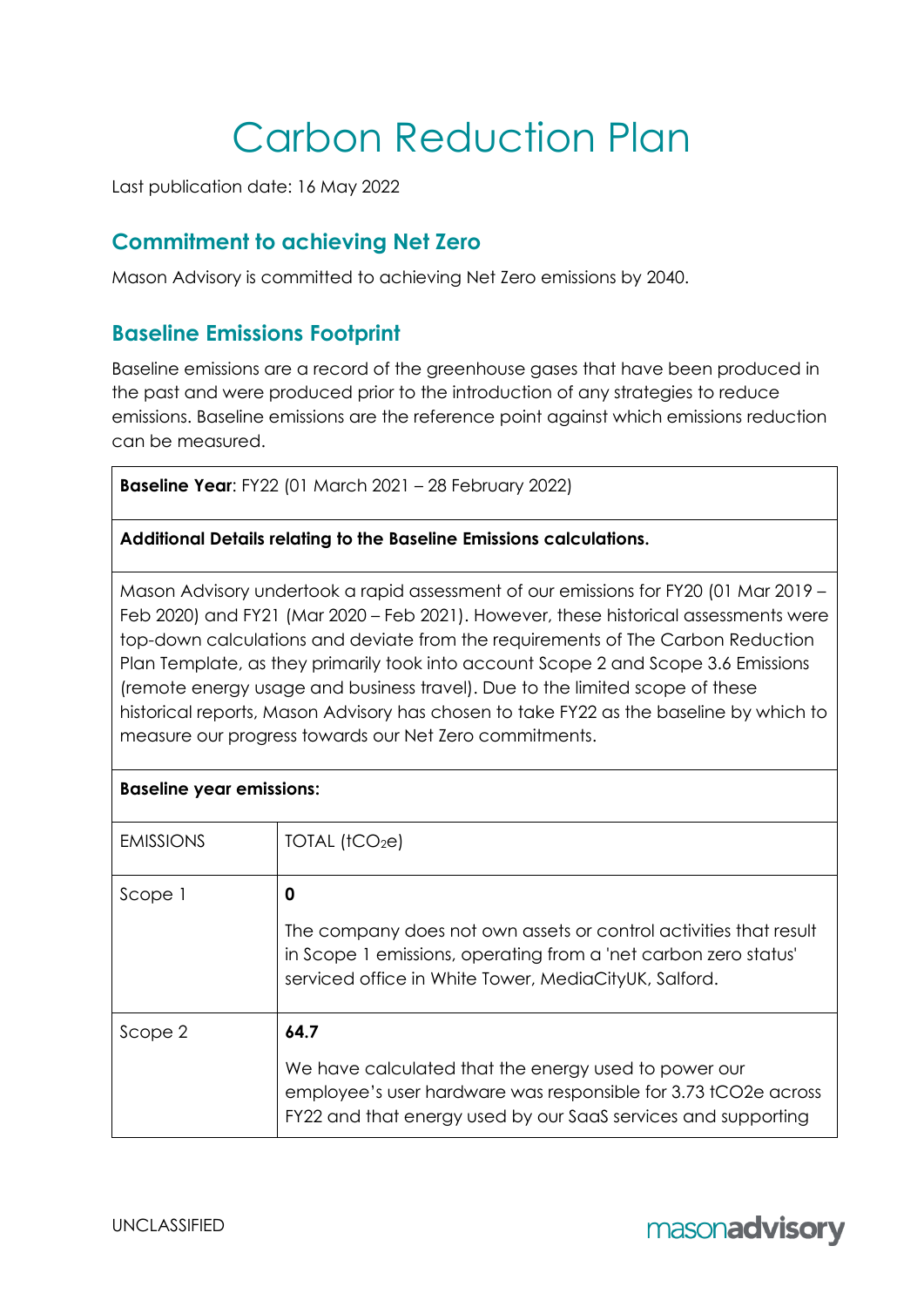|                        | equipment (such as cooling) was responsible for 60.96 tCO2e<br>across FY22.                                                                                                                                                                                                                                                                                                                                                                              |
|------------------------|----------------------------------------------------------------------------------------------------------------------------------------------------------------------------------------------------------------------------------------------------------------------------------------------------------------------------------------------------------------------------------------------------------------------------------------------------------|
| Scope 3                | 3.4 Upstream Transportation & Distribution - 7.86                                                                                                                                                                                                                                                                                                                                                                                                        |
| (Included Sources)     | Our emissions as a result of transporting and distributing user<br>equipment and wellbeing items to our employees over the<br>reporting period.                                                                                                                                                                                                                                                                                                          |
|                        | 3.5 Waste Generated in Operations - 0                                                                                                                                                                                                                                                                                                                                                                                                                    |
|                        | Mason Advisory follows a 'no waste to landfill' policy and has<br>done since 2019. Our White Tower offices also operate a<br>recycling system that separates our paper, plastic, glass,<br>batteries, food waste, and cans from general waste. We contract<br>a third party to recycle toner and printer cartridges. As of 2020 we<br>have not disposed of user equipment, instead donating<br>hardware to local schools to assist pupils with learning. |
|                        | 3.6 Business Travel - 23.8                                                                                                                                                                                                                                                                                                                                                                                                                               |
|                        | Our company maintains robust activity data on business travel<br>that enables us to calculate our business travel emissions over the<br>period, when modelled against appropriate carbon factors.                                                                                                                                                                                                                                                        |
|                        | 3.7 Employee Commuting - 2.78                                                                                                                                                                                                                                                                                                                                                                                                                            |
|                        | The majority of our employees are remote workers who do not<br>routinely commute into our White Tower office, and whose travel<br>is captured in our business travel emissions. The minority who do<br>commute, operate a hybrid model which has been factored into<br>our calculation.                                                                                                                                                                  |
|                        | 3.9 Downstream Transportation and Distribution - 0                                                                                                                                                                                                                                                                                                                                                                                                       |
|                        | Mason Advisory does not sell physical products; as a result the<br>company does not have emissions to report on in this category<br>across the reporting period.                                                                                                                                                                                                                                                                                         |
| <b>Total Emissions</b> | 99.14                                                                                                                                                                                                                                                                                                                                                                                                                                                    |

## **Current Emissions Reporting**

**Reporting Year:** FY22 (01 March 2021 – 28 February 2022)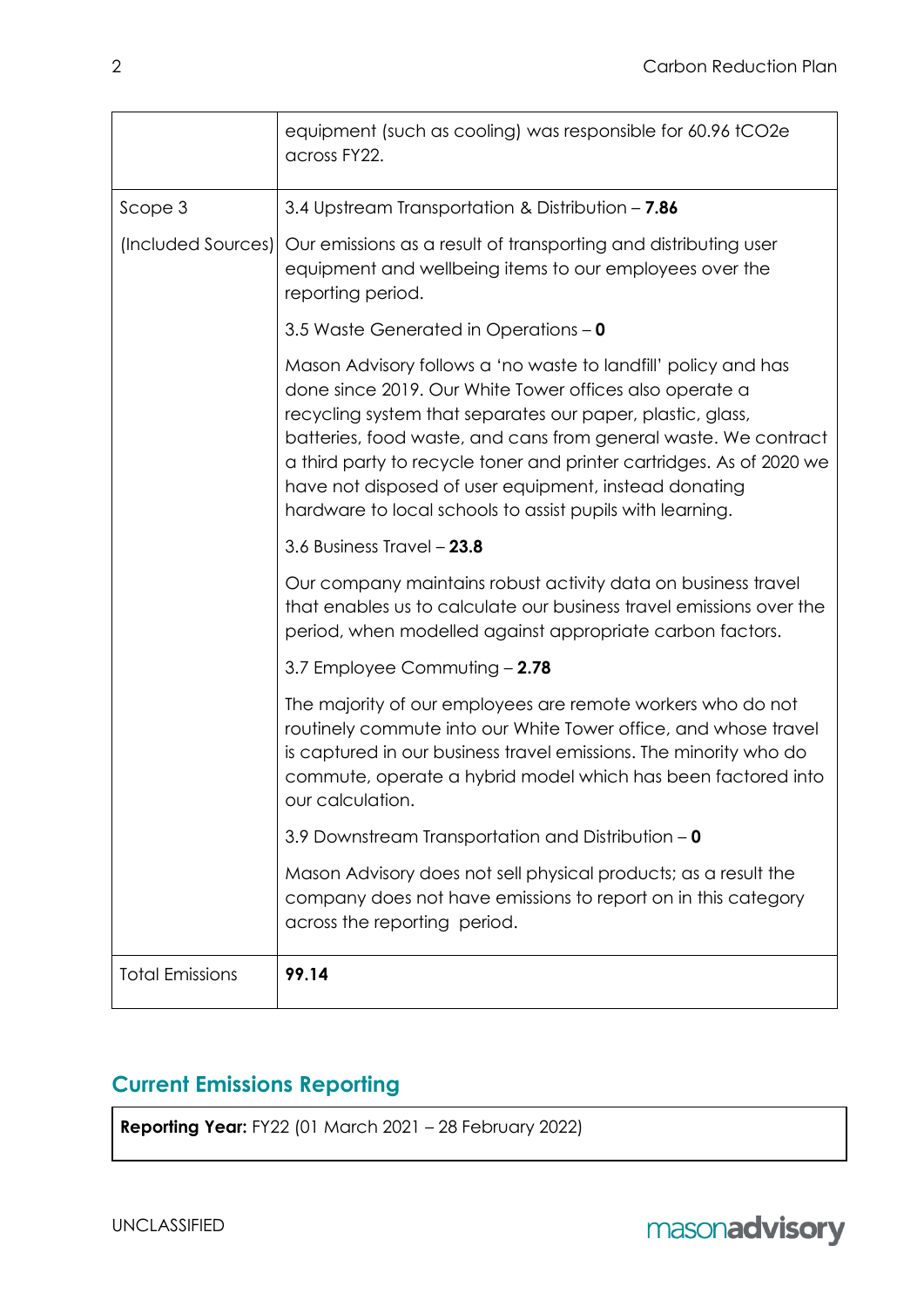| <b>EMISSIONS</b>             | TOTAL (tCO <sub>2</sub> e) |
|------------------------------|----------------------------|
|                              |                            |
| Scope 1                      | $\mathbf 0$                |
| Scope 2                      | 64.7                       |
| Scope 3                      | $3.4 - 7.86$               |
| (Included Sources) $3.5 - 0$ |                            |
|                              | $3.6 - 23.8$               |
|                              | $3.7 - 2.78$               |
|                              | $3.9 - 0$                  |
| <b>Total Emissions</b>       | 99.14                      |

## **Emissions reduction targets**

In order to continue our progress to achieving Net Zero, we have adopted the following carbon reduction targets.

Mason Advisory commits to reducing absolute GHG emissions to Net Zero no later than 2040, and a reduction of GHG emissions per employee by at least 50% in comparison to our FY2022 baseline by 2030.

The targets covering greenhouse gas emissions from our company operations are consistent with reductions required to keep warming to 1.5°C and will be reassessed by the leadership team at least annually.

## **Carbon Reduction Projects**

#### Completed Carbon Reduction Initiatives

The following environmental management measures and projects were completed or implemented before the FY 2022 baseline was established. The carbon emission reductions achieved by these measures were previously not quantified, and as such will not factor in to our progress towards our emissions reduction commitments. These measures have resulted in Mason Advisory recording a low FY22 emissions baseline, and will continue to be in effect when performing the contract.

- We promote virtual/remote working and operations.
- We operate from a carbon neutral office.

# masonadvisory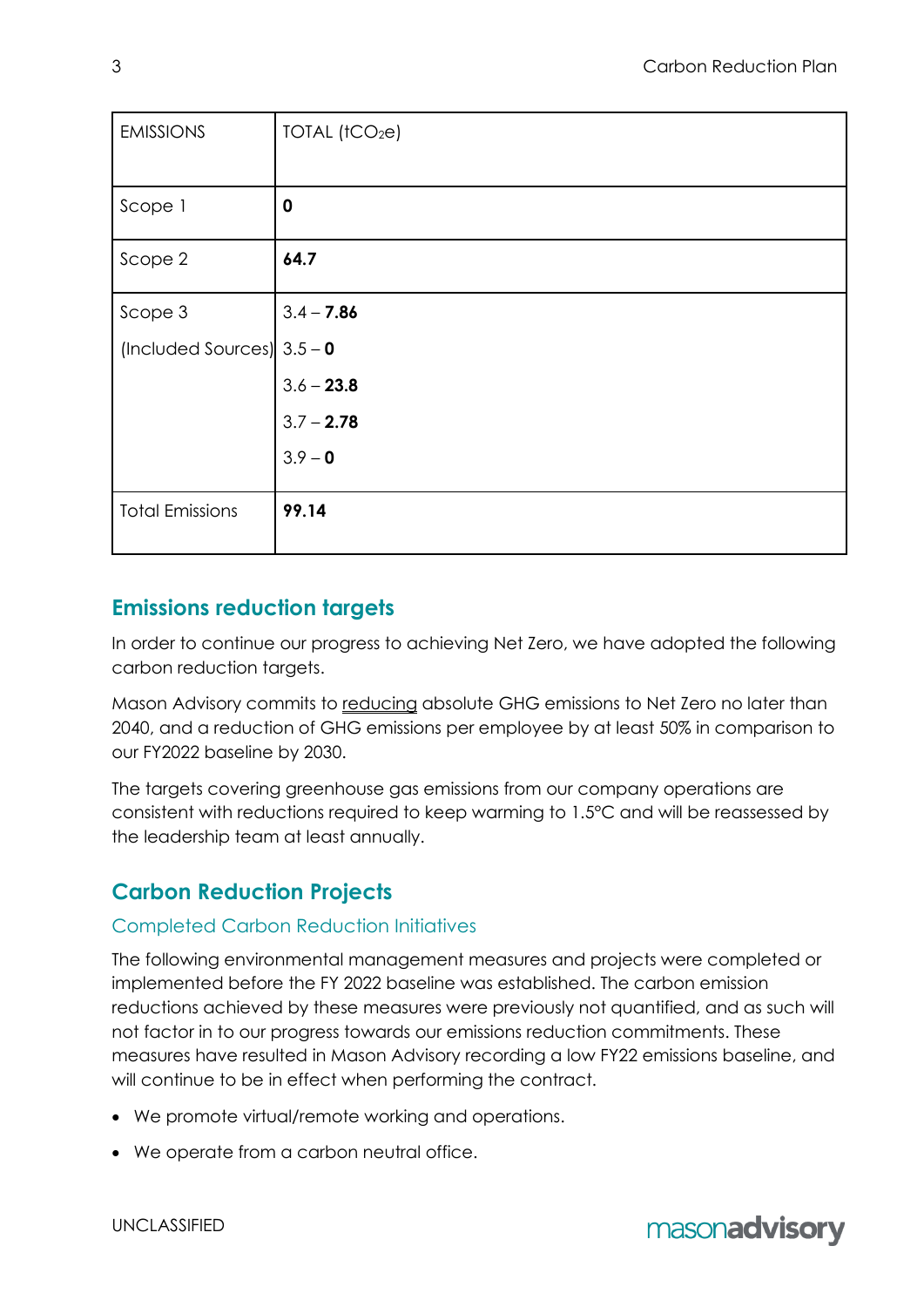- We're registered with the SME Climate Hub and have adopted its environmental commitments as our own.
- We've formally recognised environmental management as a strategic pillar of our organisation and embedded this consideration into our procurement practices.
- We've established a model to measure and monitor our CO2e emissions on an ongoing basis, and track our progression towards our emissions reduction targets.
- We operate a 'no waste to landfill' policy, recycle our company waste and donate our old equipment to local schools to support learning.
- We promote our environmental policy internally within our organisation, providing staff with regular training on our policies and procedures.

As well as maintaining our existing environmental measures, we hope to implement further measures in order to progress towards our Net Zero targets over the course of FY2023, such as:

- maturing and increasing automation of our CO2e emissions model and emissions reporting process, more accurately capturing our emissions across all Scope 3 areas to enable increasingly accurate and regular emissions reports
- using our CO2e emissions model to identify significant sources of emissions and identify opportunities to efficiently reduce our emissions through changed behaviour
- investigating the carbon reduction benefits of an electric vehicle car scheme
- developing a robust, internal carbon reduction process, including recommendations for 'good fit' carbon offsetting schemes with the intention of increasingly offsetting our emissions through schemes over time
- attending conferences such as SUSTxTech and SUSTxProcurement to ensure that our internal environmental management measures are based on industry best practice and take account of emerging thought leadership.

## **Declaration and Sign Off**

This Carbon Reduction Plan has been completed in accordance with PPN 06/21 and associated guidance and reporting standard for Carbon Reduction Plans.

Emissions have been reported and recorded in accordance with the published reporting standard for Carbon Reduction Plans and the GHG Reporting Protocol corporate standard<sup>[1](#page-3-0)</sup> and uses the appropriate Government emission conversion factors [for greenhouse gas company reporting](https://www.gov.uk/government/collections/government-conversion-factors-for-company-reporting)[2](#page-3-1).

masonadvisory

<span id="page-3-0"></span>[<sup>1</sup>https://ghgprotocol.org/corporate-standard](https://ghgprotocol.org/corporate-standard)

<span id="page-3-1"></span>[<sup>2</sup>https://www.gov.uk/government/collections/government-conversion-factors-for-company](https://www.gov.uk/government/collections/government-conversion-factors-for-company-reporting)[reporting](https://www.gov.uk/government/collections/government-conversion-factors-for-company-reporting)